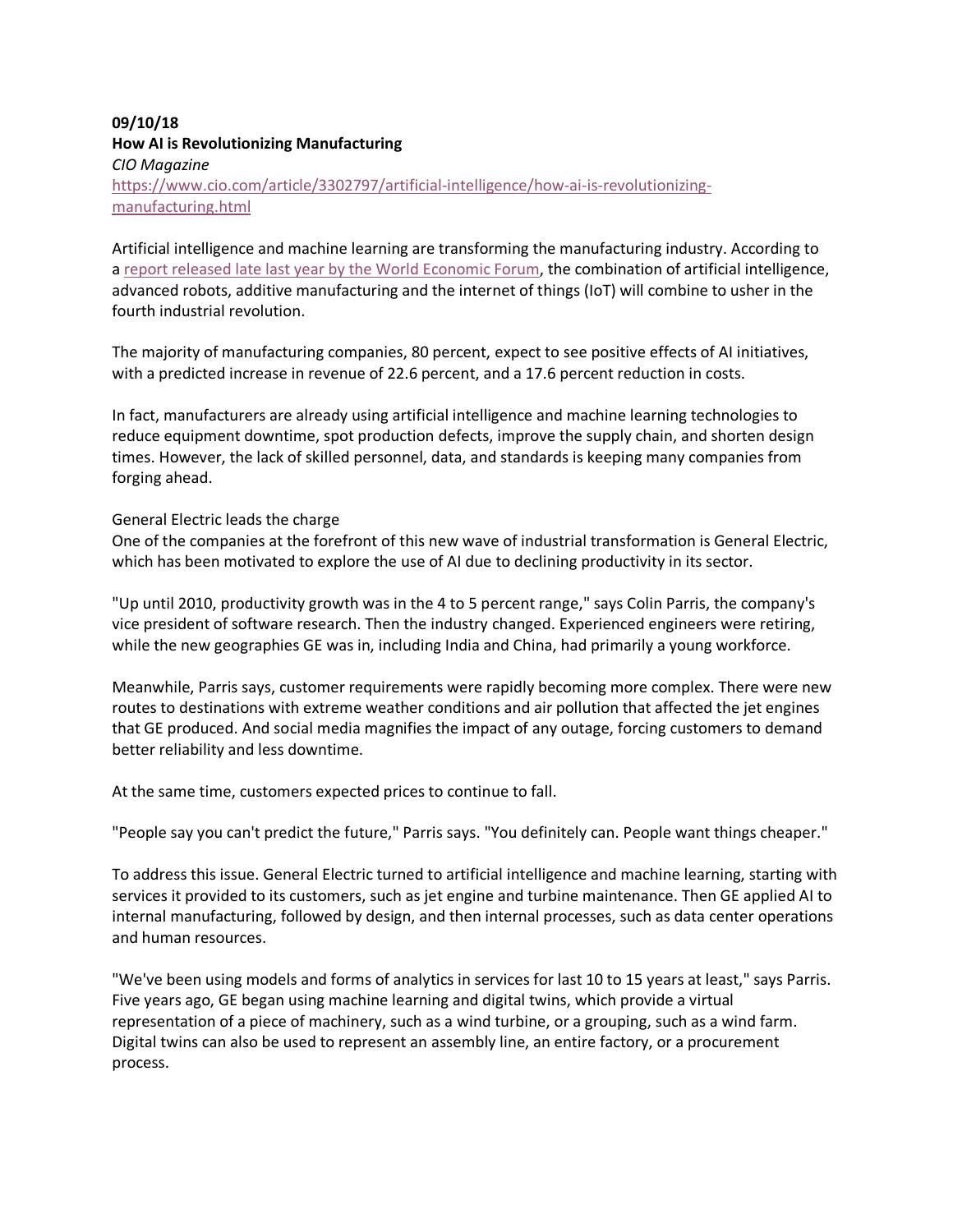At GE, digital twins are used to model performance, predict failures, and allow for rapid testing of potential improvements.

"We can predict which things are going to fail, so we have the right engineers, and we have the right parts in inventory," Parris says. "We can get [better] fuel efficiency and fly planes longer without bringing in parts for service unnecessarily. We've been saving millions of dollars for customers."

Another side benefit of having a digital twin of every piece of equipment, system or process was that GE could take advantage of additive manufacturing — 3D printing — to create custom parts, instead of having to rely on replacement parts that had to be manufactured in bulk, on traditional assembly lines.

"As the years go on, the machines degrade differently," he says. "Now I can say, 'Can I design parts specifically because in this machine used in this way we're seeing damage in the training edge, or more cracking in this blade?' Additive manufacturing allows me to build one part at a time, to solve the unique problems that this machine is having in this environment, rather than having to build these huge factories and turn out hundreds of these parts that will work on average. Before, I had to spend hundreds of millions of dollars to build the factories. Now I can print one part at a time, and can constantly adapt the body of the machine, and the mind of the machine. Now I have a machine that can continuously adapt itself to be more and more productive, what we call an immortal machine."

"This is where I think the future gets very interesting for GE," he adds.

The promise of predictive maintenance

Other manufacturing companies are also looking at using artificial intelligence and machine learning to cut costs and improve performance.

Florida-based Jabil, a Fortune 500 company that performs contract manufacturing for major global brands, began a push to using artificial intelligence several months ago to spot manufacturing defects and predictive maintenance.

For example, in one of its factories in China, automated optical inspection machines have several cameras looking for defects in circuit boards the company is manufacturing.

Basic image recognition technology was already in place to look for defects, but 35 to 40 percent of the boards flagged by the system and sent to human operators for review actually had no problems at all.

"Operators have two seconds per image, and some of those boards can be quite large and have hundreds of components," says Ryan Litvak, the company's senior manager. "The challenge was to capture the intuition of the operators and with a high accuracy level to be able to tell yes, this is actually a defect, or no, this is not a defect."

By reducing the number of boards flagged, without sacrificing accuracy, Jabil will be able to have its operators spend more time on the problematic boards, or be reassigned to other, more value-added tasks.

"We've been able to show really good results," he says. "Capturing between 93 and 98 percent of the true defects, which is pretty high, and being able to eliminate about 70 percent of the passed components, the ones that are not defective."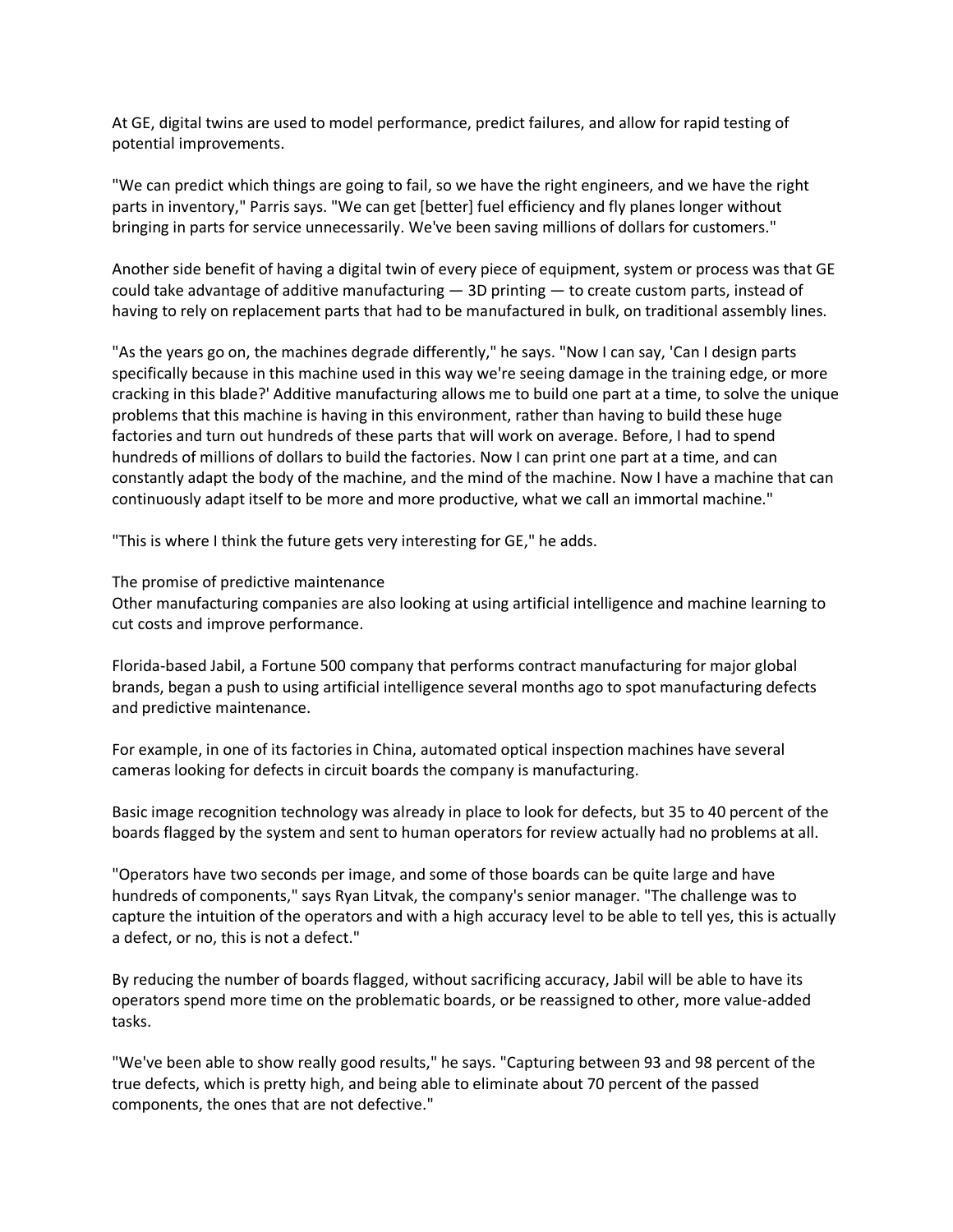The proof of concept involved two production lines, he says, which had very similar equipment and processes. Now, Jabil is working on generalizing it to different lines, to handling larger volumes of data, and to incorporate the new decision-making process directly into the workflow.

Another area that the company is focusing on is predictive maintenance, where the challenge is getting the needed data.

"There are many different systems in use, a lot of different equipment," says Litvak. "Some of it has their own systems for doing maintenance, some doesn't. Some providers track maintenance on spreadsheets, some have home-grown systems."

He says that Jabil's data scientists are working on normalizing this data, and collaborating with experts at Microsoft to build the deep learning models required to predict equipment failures.

According to research from McKinsey & Co., AI-enhanced predictive maintenance of industrial equipment will generate a 10 percent reduction in annual maintenance costs, up to a 20 percent downtime reduction and 25 percent reduction in inspection costs.

There's been a lot of interest in recent months in pilot projects for specific use cases of artificial intelligence, says Matthias Kässer, a partner in McKinsey's Munich office.

The biggest impact is using computer vision and sensor data in quality inspections and in predictive maintenance.

"We currently implement such vision-based AI applications at several companies unlocking tremendous potentials," he says. "However, to fully leverage the potential, companies will need to quickly transfer the learnings from these pilots into holistic AI transformations across functions and processes. This is where the real work starts."

## A question of accuracy

Another manufacturing company that is just starting to use image recognition to spot manufacturing problems is Lennox International, a Dallas-based maker of HVAC systems.

"The accuracy level is much higher than with human beings," says Sunil Bondalapati, the company's director of IT, advanced and emerging technologies. "Right now, we are at about 20 percent higher accuracy rate. We don't see it as a headcount value proposition, we see it more as an accuracy value proposition."

Lennox also leases equipment to business customers, and, like General Electric, improving maintenance is a core need.

Today, the HVAC equipment transmits information about its performance to the cloud, on the order of 8 million new records per hour.

Adding intelligence allows the company to predict equipment failure in real time, which wasn't possible before.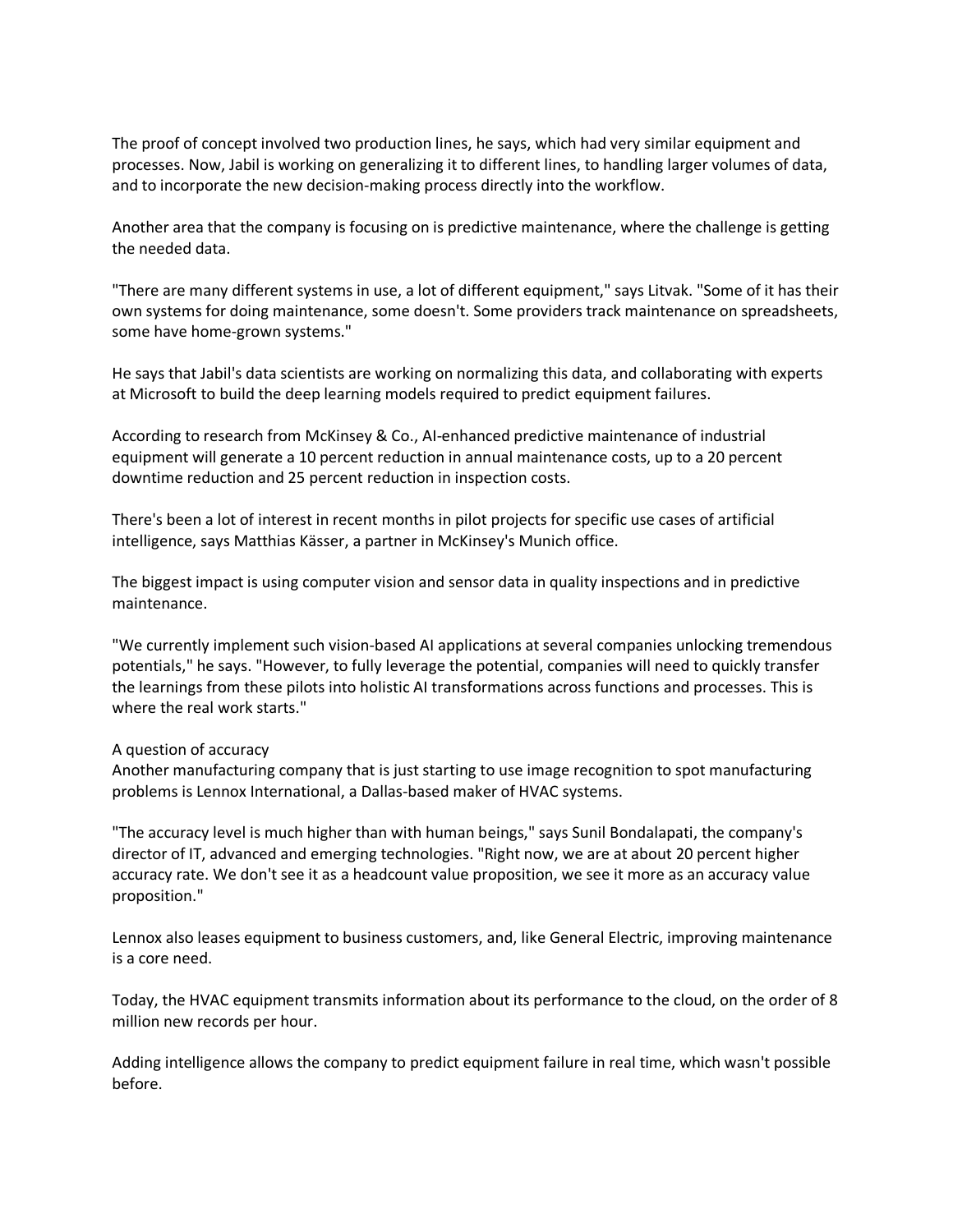"That's where AI comes in," says Bondalapati. "It is able to retain the context and the memory of the particular equipment from, say, two years ago — how did it perform under 105 degree temperature when the humidity level was at this level, how did it perform then, how is it performing now."

Lennox began the project four months ago, and the results were promising enough that it decided to begin a full rollout of the technology over the next four months.

Calculating the return on investment on the maintenance side will be tricky, he says. "How do you calculate ROI when the equipment doesn't fail? We're going to have to do some data gathering over the next year on that."

But Lennox already saw its storage and computing costs cut in half, as it was able to use technology from DataBricks to consolidate the data.

"We went down from 20 cores to four cores," he says.

Another use of AI for the company is on the financial side.

Take, for example, calculating how much the company should set aside for warranty liabilities.

"Previously, we just used to approve a certain dollar amount  $-$  \$20 million or \$30 million  $-$  there was no scientific way of knowing how much money you needed to put aside for customers returning products," says Bondalapati. "Today, using AI, we are able to predict the failure rates on each component, and tell the warranty department how much to set aside, and we are able to tweak it every day as we get more data."

He says that he expects a 10 percent decrease in required set-asides as a result.

The power of AI proliferates Lennox is also using artificial intelligent to look for accounting problems.

"We do millions of general ledger postings," he says. "It's not humanly possible to go through all the postings that happen every day."

He says that his team is constantly looking for opportunities to use artificial intelligence to help the business.

"We are like an internal consulting organization," he says. "We are constantly selling this. We speak with the business units and other stakeholders every week and come up with other use cases for them to try out."

He says that Lennox is a little early to the AI game. "For industries like ours, AI is a hard road, and it requires a lot of selling to a very skeptical audience."

AI's chief limitations today: Skills and data

Machine learning and advanced analytics play an important part in predictive maintenance and other aspects of the manufacturing process.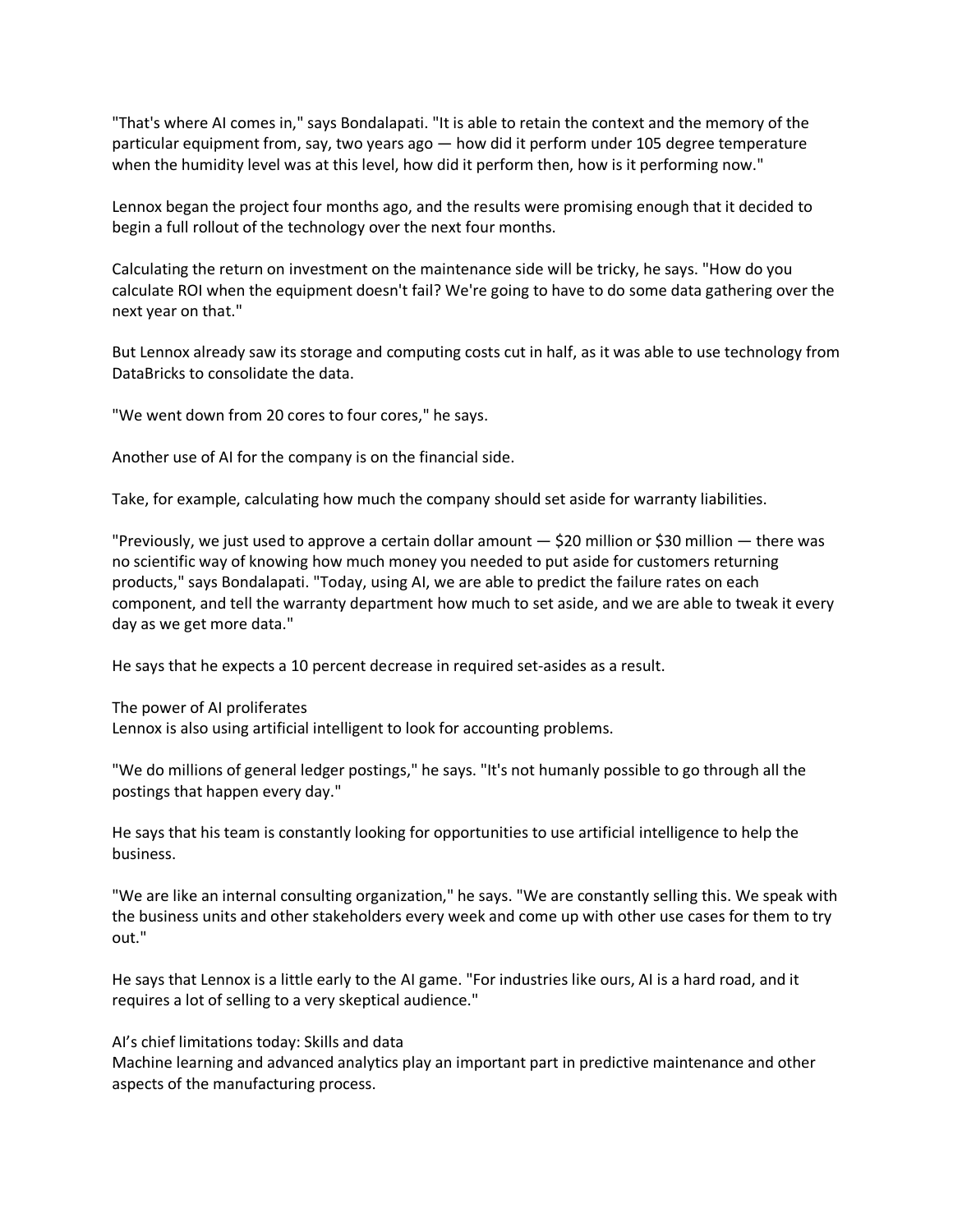According to a recent study by PricewaterhouseCoopers, 78 percent of manufacturing companies have deployed or are planning to deploy predictive maintenance technology, followed by 73 percent for manufacturing execution systems, 60 percent for digital twins, and 59 percent for robotic process automation.

Only 29 percent are using or planning to use artificial intelligence, which PricewaterhouseCoopers defines as moving beyond machine learning and advanced analytics to making independent cognitive decisions.

Today, most of the focus in about embedding artificial intelligence and machine learning technologies in order to cut costs, says Kumar Krishnamurthy, a PwC principal who focuses on IT strategy. "But my prediction is that some of these technologies are going to help companies scale and drive productivity at a different level."

Demand from customers and pressure from industry disruptors will force manufacturing companies to change, he says.

However, the technology isn't quite as mature yet as people believe it to be, he says. In addition, the lack of AI skills, and lack of usable data, is also hindering the process.

According to the PricewaterhouseCoopers survey, 52 percent of manufacturing companies implementing AI say that lack of skilled people is a major challenge, and 42 percent point to reliability of data.

## Building AI into the design process

One group trying to overcome both the skills and the data problem in the difficult and extremely timeconsuming design phase of the manufacturing process is the Palo Alto Research Center, the Xerox company behind such innovations as laser printing, object-oriented programming, the graphical user interface, optical storage, and many other foundational technologies.

Artificial intelligence can take functional requirements, cost, regulatory, and manufacturing constrains, and come up with designs that human beings would not have thought of, says Ersin Uzun, PARC lab manager and vice president of R&D.

"If I ask you to design something that would let me hold liquids, you would probably start with something like a cup," he says. "You would not necessarily come up with a camelback design immediately."

Once something is designed, PARC is also working on creating technology that would figure out how to build it, using both subtractive and additive manufacturing methods, and keeping in mind the imperfections that are introduced by different design and manufacturing choices.

"Today, you design something, send it to a manufacturing expert, they figure out how to manufacture it, then engineering and analysis people look to see if the manufactured piece satisfies our operational requirements," he says. "It takes months."

Manufacturing is the rare area where physical capabilities are far ahead of what software can handle, Uzun says.